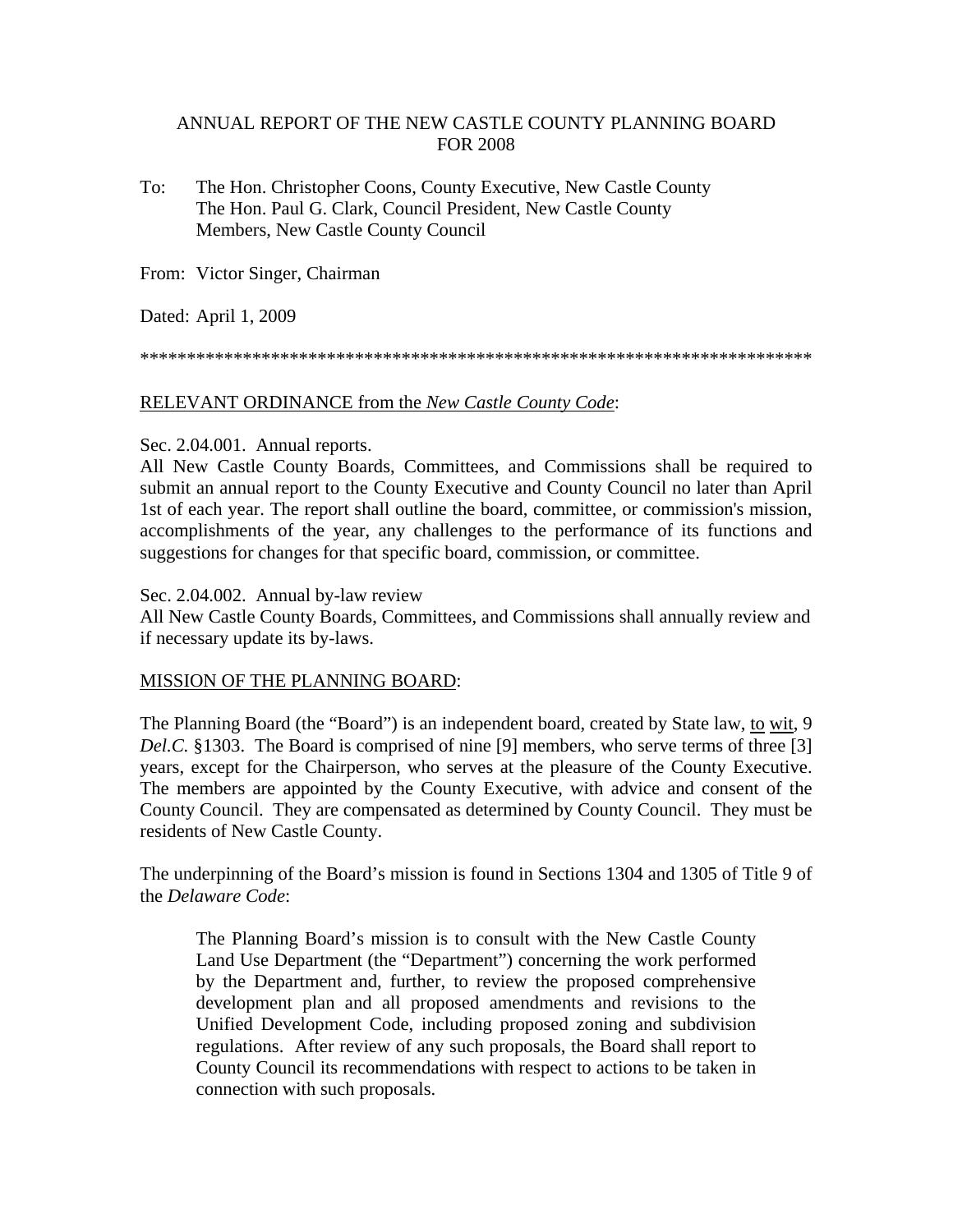Further specificity of the Board's function can be found in the *New Castle County Code*:

Sec. 40.30.310. Planning Board.

The Planning Board shall consist of nine (9) members having the following powers and duties.

A. To review, hear, consider and make recommendations to approve or disapprove applications for zoning map and Code text amendments, as indicated in Table 40.30.110.

B. To initiate, prepare or cause to be prepared a zoning or land development code or amendments thereto, and make recommendations to County Council and the County Executive as the Board deems appropriate.

C. To prepare or cause to be prepared the Comprehensive Development Plan, or any element or portion thereof, and make recommendations to County Council and the County Executive as the Board deems appropriate.

D. To initiate, review, hear, consider and make recommendations to County Council and the County Executive to approve or disapprove amendments to the Comprehensive Development Plan.

E. To adopt additional or amended rules of procedure consistent with this Section to govern the Planning Board's proceedings.

F. To conduct studies of the County's resources and needs and to report its findings and recommendations, with reference thereto, from time to time, to County Council and the County Executive.

G. Any other power or duty provided for under State law or indicated in Table 40.30.110 of this Article.

# ACCOMPLISHMENTS:

Except in the case of rescheduling for holidays, the Board holds public hearings on the first Tuesday evening of every month, or more often as need dictates. These public hearings are jointly held by the Board and the Land Use Department. The Board's business meeting is typically held on the third Tuesday morning of every month. From January 2008 through December 2008, the Board held fifteen (15) public hearings. The chart, below, provides an accounting of the types and numbers of applications heard by the Board:

| PB PH<br>Date | Exploratory<br>Plans | Preliminary<br>Plans/TAC | Rezonings                | Deed<br>Restriction<br>Changes | Text<br>Amendments | Subdivision<br>Appeals/Variances |
|---------------|----------------------|--------------------------|--------------------------|--------------------------------|--------------------|----------------------------------|
| 1/2/08        |                      | $\overline{\phantom{0}}$ |                          |                                |                    |                                  |
| 2/5/08        |                      |                          |                          |                                |                    |                                  |
| 3/4/08        |                      |                          | $\overline{\phantom{0}}$ |                                |                    |                                  |
| 4/1/08        |                      |                          |                          |                                |                    |                                  |